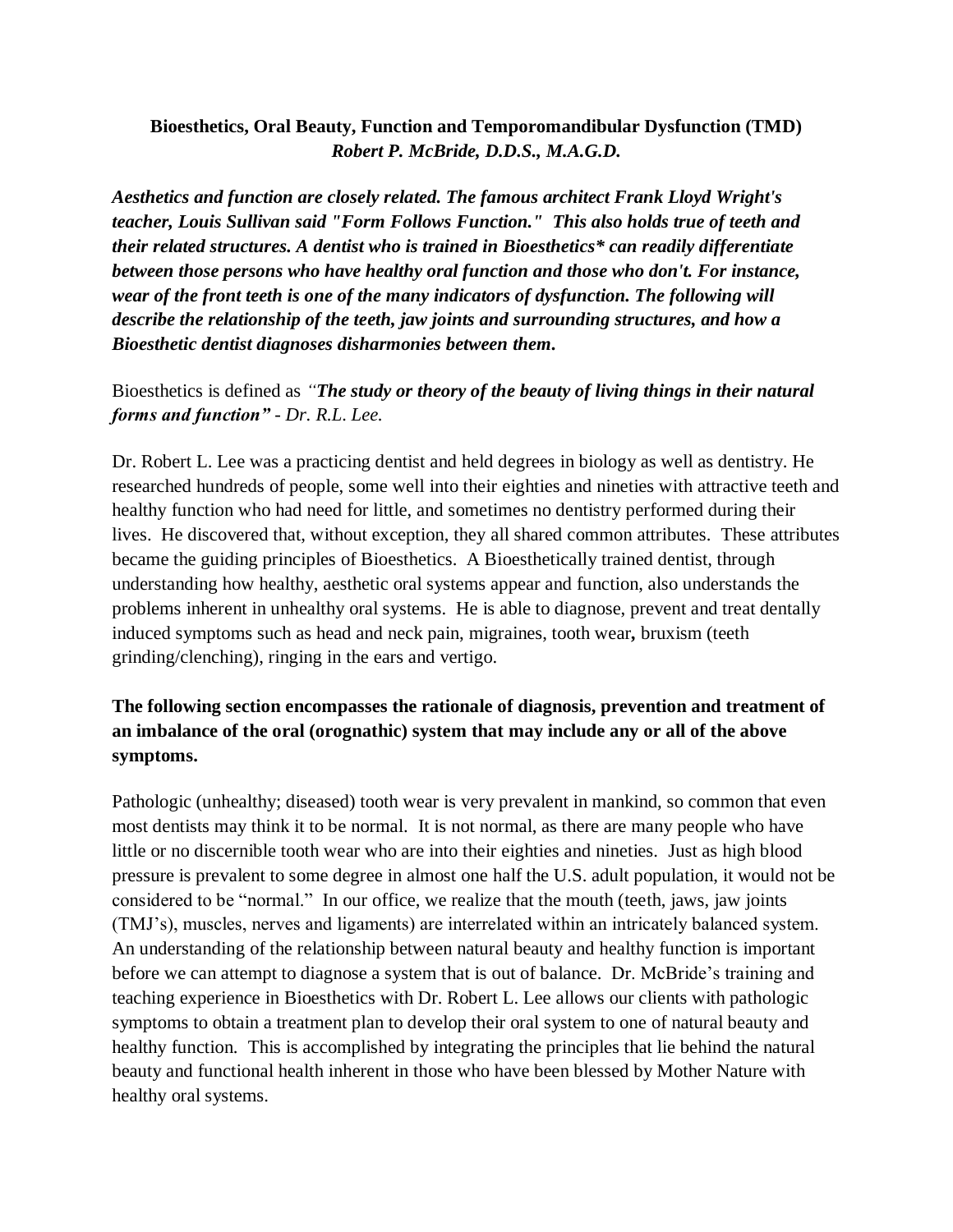#### **Orognathic (mouth/jaw system) Dynamics**

The following will describe the relationship of the teeth, jaw joints and surrounding structures and how we diagnose and treat disharmonies that exist between them.

The Temporomandibular (jaw) joints (TMJ's) connect the lower jaw to the skull, and their positions (along with those of the surrounding structures - muscles, ligaments, nerves, disks), are dependent on how the teeth interrelate upon contact during chewing and swallowing, which can be well over 2000 times per day. When a bite is off due to an uneven contact between the upper and lower teeth, the joints along with their disks, attached muscles, nerves and ligaments are strained out of their normal positions to accommodate the "off bite." As indicated above, this causes stress and trauma to the TMJ's that may involve a combination of some or all of the following symptoms: joint pain, popping/clicking noises, head and neck pain, migraines, ringing in the ears (tinnitus), vertigo, tooth wear (especially the front teeth), clenching and grinding (bruxism). We now know that most of the grooves that develop on the sides of teeth at the gum line aren't from the toothbrush. They're called "abfractions," and are caused by horizontal chewing shear stress from an "off-bite" that sets the stage for tooth corrosion and decay at these areas of the teeth.

It has been demonstrated that up to one-half ton pressure per square inch can be exerted onto the back teeth from the jaw muscles. If there are uneven biting surfaces, the brain gets a message to move the jaw out of the way of these areas automatically to prevent their heavy, traumatic contact. The jaw automatically moves forward, and the upper and lower front teeth also become engaged during the chewing cycle. Now the load is partially transferred to the front teeth, as there is much less pressure at the front of the mouth. This induces wear of the front teeth - they "pay the price" in contacting and wearing during chewing to take the load off the back teeth and jaw joint structures. It is an automatic protective process, but paid for by a shortening of the front teeth.

Some persons have TMJ's that are extremely adaptable and go through life with "off bites" and stretched joints without any discomfort, but many have excessive tooth wear and possible bone support loss around the teeth. Others may adapt for quite a while and then at some time experience either mild symptoms (slight clicking, muscle discomfort, headache, jaw starting to "lock"), or possibly severe symptoms such as mentioned above. Sometimes these events are episodic and the symptoms go away, while there are times when it continues to worsen - a true case of acute TMD (Temporomandibular Dysfunction).

### **Recognized causes of TMD**:

- Trauma to the TMJ's from accidents, "off bites" or both
- Genetic predisposition
- Stress
- General state of health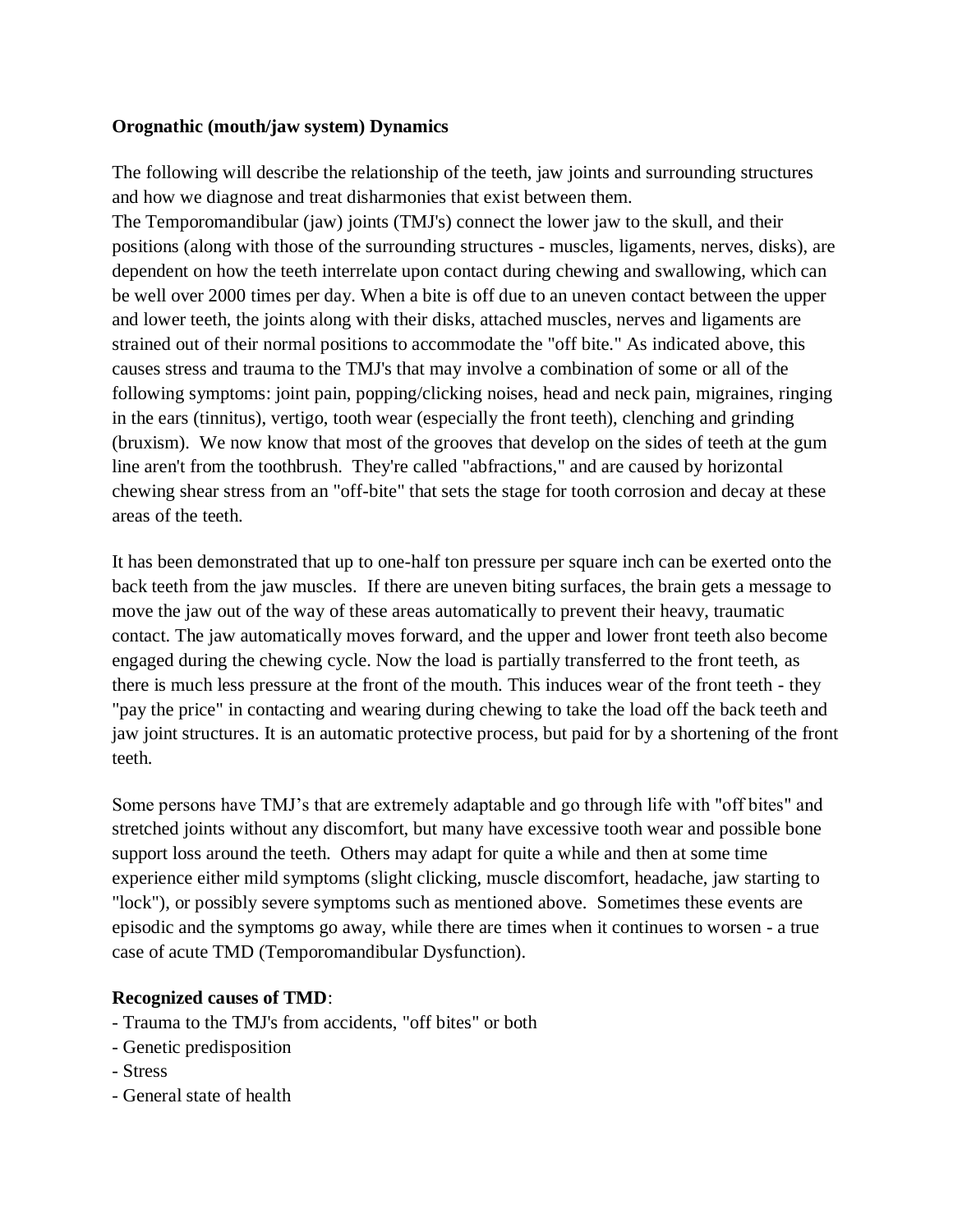- Changes in the way the teeth fit together due to: sleeping on one's face Missing teeth with resultant tooth shifting Improperly placed fillings, crowns, etc. Improper orthodontics

#### **Three Phased Diagnosis**

#### **Phase I - Initial Diagnosis**

Our approach to this problem consists first of developing an initial diagnosis. This includes collection of functional data such as models of the teeth and inter-jaw records for their precision placement on a jaw simulator (articulator). Through this it can be seen how the teeth and mal positioned joints currently relate to each other and function without the heavy influence of the protective jaw muscles. The mouth is a poor place to diagnose the dynamics of pathologic function, and accurate placement of the models on an analogue jaw simulator assists the Bioesthetically trained dentist to learn the exact nature of the functional problems, similar to an auto mechanic using an oscilloscope to assess the internal workings of an engine - he doesn't just look at and listen to the engine in developing his diagnosis. Also performed is a muscle palpation examination, measurement of jaw movements, and photographic images of the teeth in their functional relationships. State of the art jaw joint x-rays (corrected tomograms or laminograms) are taken at a laboratory that show the joint positions at various jaw openings in order to view the disk space between the "ball and socket" and see if there are any bony changes such as arthritis, due to trauma from either an accident or an "off-bite." The above records, together with a complete history will assist the Bioesthetic dentist in developing an initial diagnosis and some idea of a future dental treatment plan.

# **Phase II - Treating The Problem: Stabilizing the TMJs and Achieving Neuromscular Release - Head and Neck Relaxation**

The initial diagnosis only gets us "in the ballpark" in determining the relationship between the TMJ's and the upper and lower teeth. Depending on the severity of the bite discrepancy or trauma, the jaw joints and their surrounding structures may have been programmed into their unhealthy positions for quite some time. This is why after the initial diagnosis, the first treatment step is the construction of a removable precision orthotic device, or splint known as a "MAGO," which covers the biting surfaces of the upper teeth. It is designed to contact all the lower teeth evenly with the joints in their most located positions. The MAGO is worn full time (excepting for removal during oral hygiene) and only soft foods are eaten - this is a major commitment. As the jaw joints move into healthier positions, the lower teeth will contact the MAGO differently, requiring its adjustment periodically to keep up with the changes.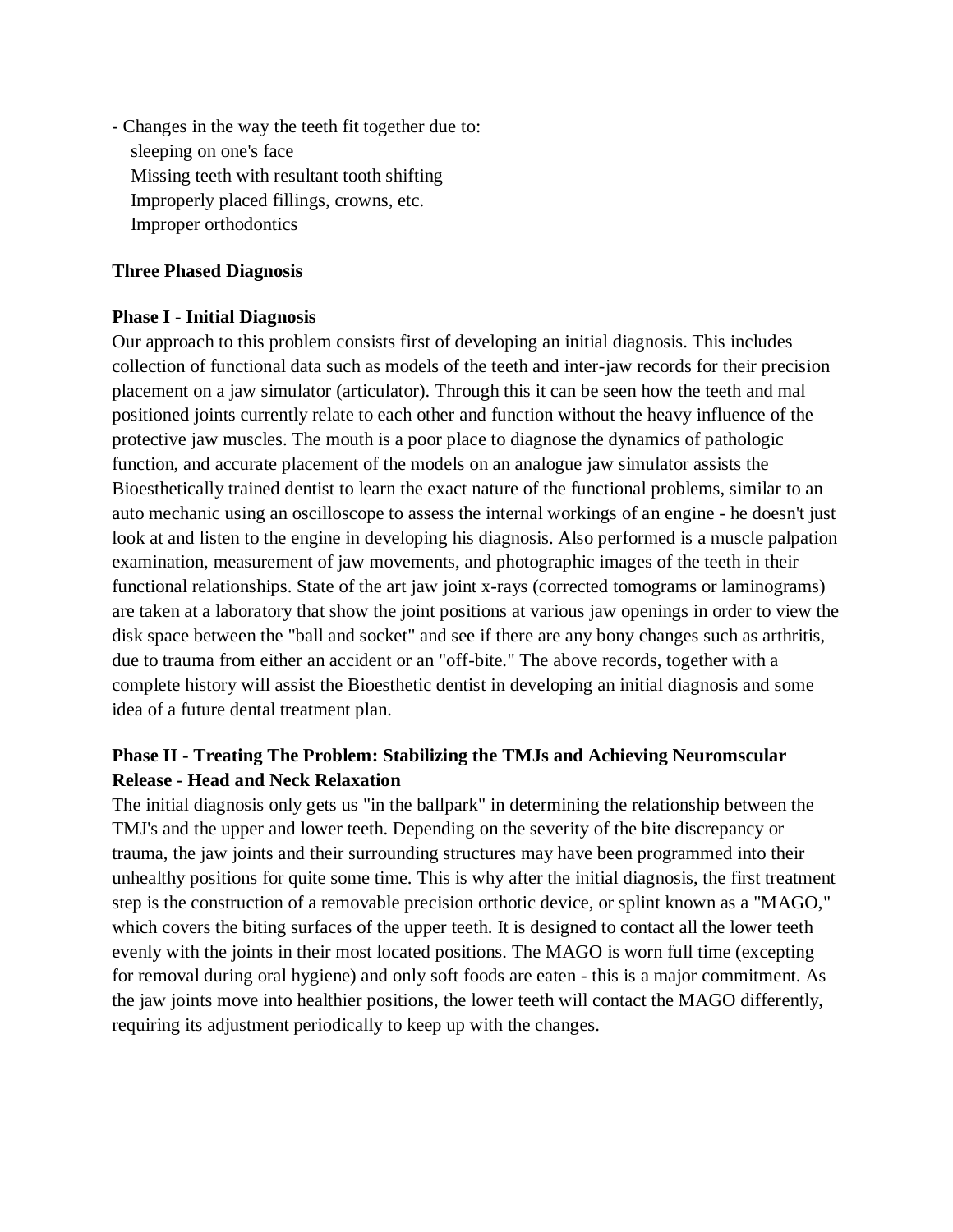#### **Phase III - Definitive Diagnosis**

The definitive diagnostic process will begin once the person is free from pain and the joints are quantifiably stabilized through jaw joint tracking instruments. Besides eliminating symptoms, the purpose of MAGO treatment is the repositioning of the TMJ's to healthy, quantifiably stable positions to let the dentist discover and the client to learn, what type of definitive dental care will be needed to maintain these healthy positions after MAGO treatment. These positions will not be sustained without continuing to wear the MAGO orthotic, so it is important to know what type of dental treatment will be needed to allow a discontinuance of its wear. This dental treatment can consist of any one or a combination of the following:

- 1 Precision Bite Adjustment (PBA re-shaping of teeth biting surfaces).
- 2 Restorative treatment such as crowns, veneers, bonding etc.
- 3 Orthodontics
- 4 In cases of extreme jaw discrepancy, orthognathic (jaw repositioning) surgery
- 5 A combination of the above procedures

### **Review:**

MAGO treatment is the first treatment step in order to:

- Eliminate pain, malfunction, and hopefully popping/clicking
- Develop stable, healthy jaw joints before commencing any of the above dental treatment. In other words, since the joints and teeth have an influence on each other, the final treatment of the biting surfaces of the teeth should be dictated by joints having been treated to a healthy and quantifiable "end point," not the other way around in treating the teeth first.
- Determine whether the symptoms are all or in part due to the bite discrepancy. It is important to understand that many times, along with a bite discrepancy as described above, other factors can contribute to the symptoms such as physical and emotional health, muscle tension caused by stress, general attitude and habits.
- Have a reversible, non-invasive treatment to test our initial diagnosis.

If MAGO treatment alone is unsuccessful, other diagnostic measures and treatment modalities can be instituted such as MRI to actually see the soft tissues of the jaw joints; an evaluation of blood chemistry; biofeedback; stress management; acupuncture, etc. At any stage during this active phase of treatment, discontinued wearing of the MAGO device will result in the joints assuming their original positions - it is a reversible process. However, with sustained wear, the jaw joints may remodel to new healthy positions. This is a good thing for the jaw joints, however if the teeth correction measures are not undertaken, and for some reason it is elected not to wear the MAGO, there is a possibility that the teeth will not mesh in a manner that they did prior to MAGO treatment. One could be "in limbo" with their bite. This is why, prior to the beginning of treatment during the consultation phase, it is important to understand that once MAGO treatment is instituted, it is both a jaw joint treatment and diagnostic process, not an end-result. It is a